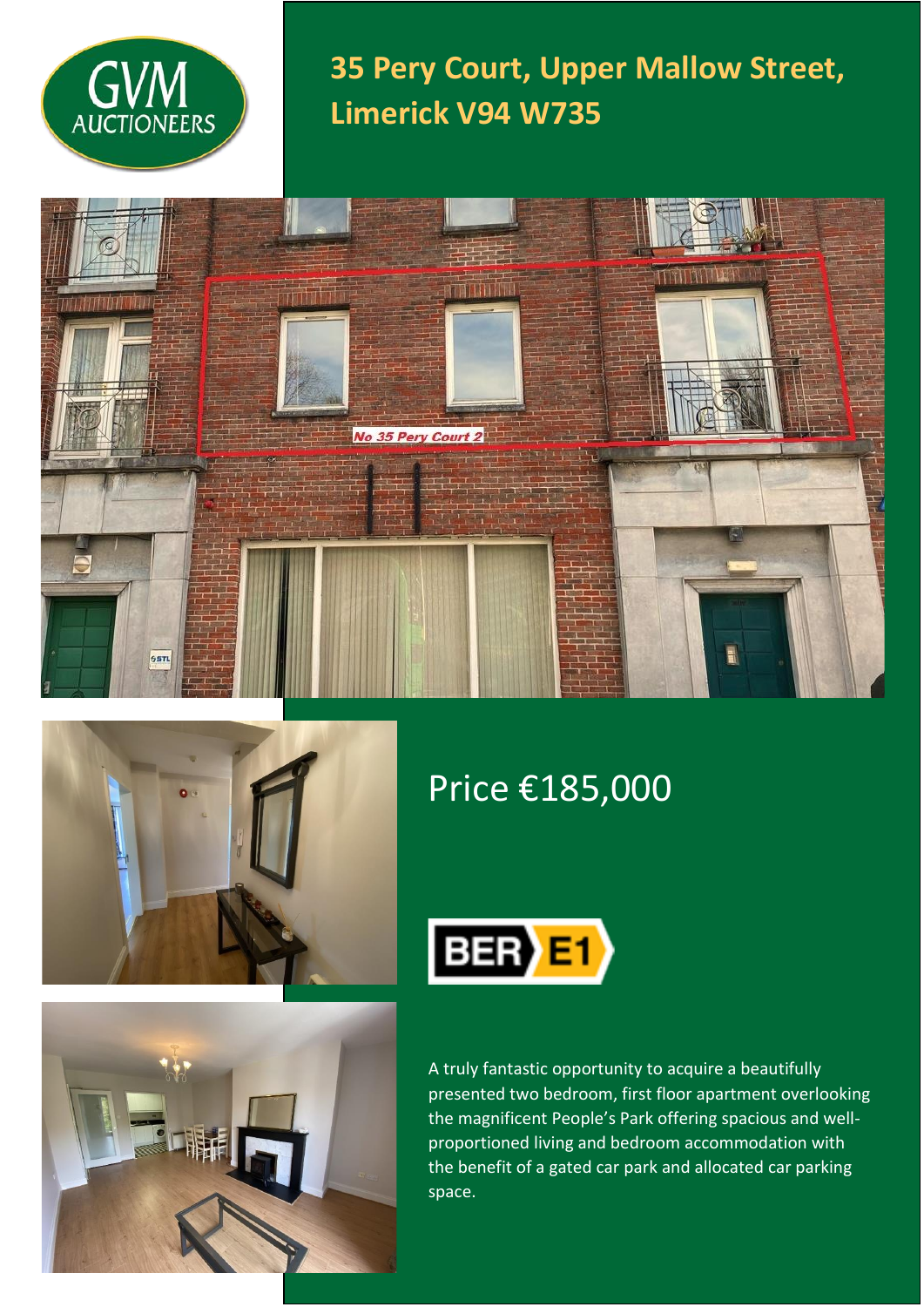







GVM present to the market a magnificent and centrallylocated two bedroom, first floor apartment. Recently redecorated, this apartment offers bright, spacious, very practical and well-proportioned living and bedroom accommodation.

Pery Court is recognised as a high profile and very wellmanaged apartment complex accessed via automated gates to an enclosed car park with each apartment enjoying the benefit of an allocated car parking space.

No. 35 has three large windows overlooking People's Park, providing great natural light to all rooms. This property is the only residential unit on the first floor of Pery Court 2 and is just two minutes walk to Colbert Train and Bus Station and five minutes walk to the central business district of the city. New kitchen and laminate flooring and also just recently repainted. Ideal for owner occupier, retiree(s) or investors. Inspection of this idyllic apartment is very highly recommended.

### **Rooms:**

Entrance hallway with laminate flooring

#### Lounge

Feature fireplace, double doors with balcony overlooking People's Park

5.07m (16'8") x 3.08m (10'1")

#### Kitchen

Newly fitted with generous floor and eye level presses and electrical appliances included; tiled floor

3.03m (9'11") x 2m (6'7")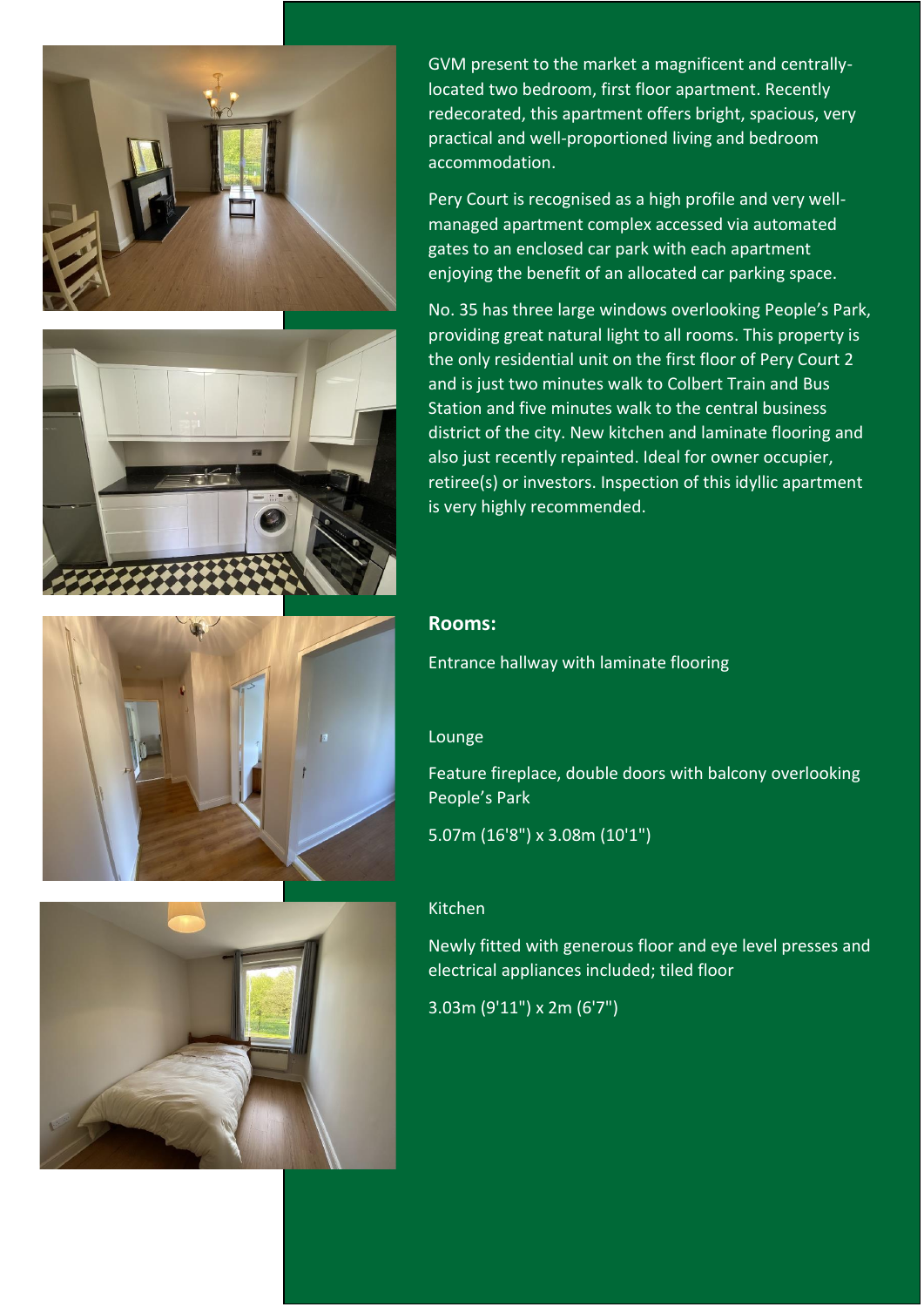







Bedroom 1 Double with laminate flooring and built-in wardrobes 3.07m (10'1") x 2.05m (6'9")

## Bedroom 3

Double with laminate flooring and built-in wardrobes 3.06m (10'0") x 3.02m (9'11")

## Bathroom

Fully fitted and tiled with pump shower 2.01m (6'7") x 1.06m (3'6")

### **Features:**

- $\checkmark$  First floor unit and only residential apartment on this floor
- $\checkmark$  Recently redecorated and in turnkey condition
- $\checkmark$  Gated complex with allocated car parking space
- $\checkmark$  Two minutes walk to Colbert Station and the city centre
- $\checkmark$  Overlooking the majestic People's Park
- ✓ Laminate flooring throughout
- $\checkmark$  Newly fitted kitchen
- $\checkmark$  Gold Shield electric heating
- ✓ Management fees of €950,00 p/a includes block insurance, wheelie bins, etc.